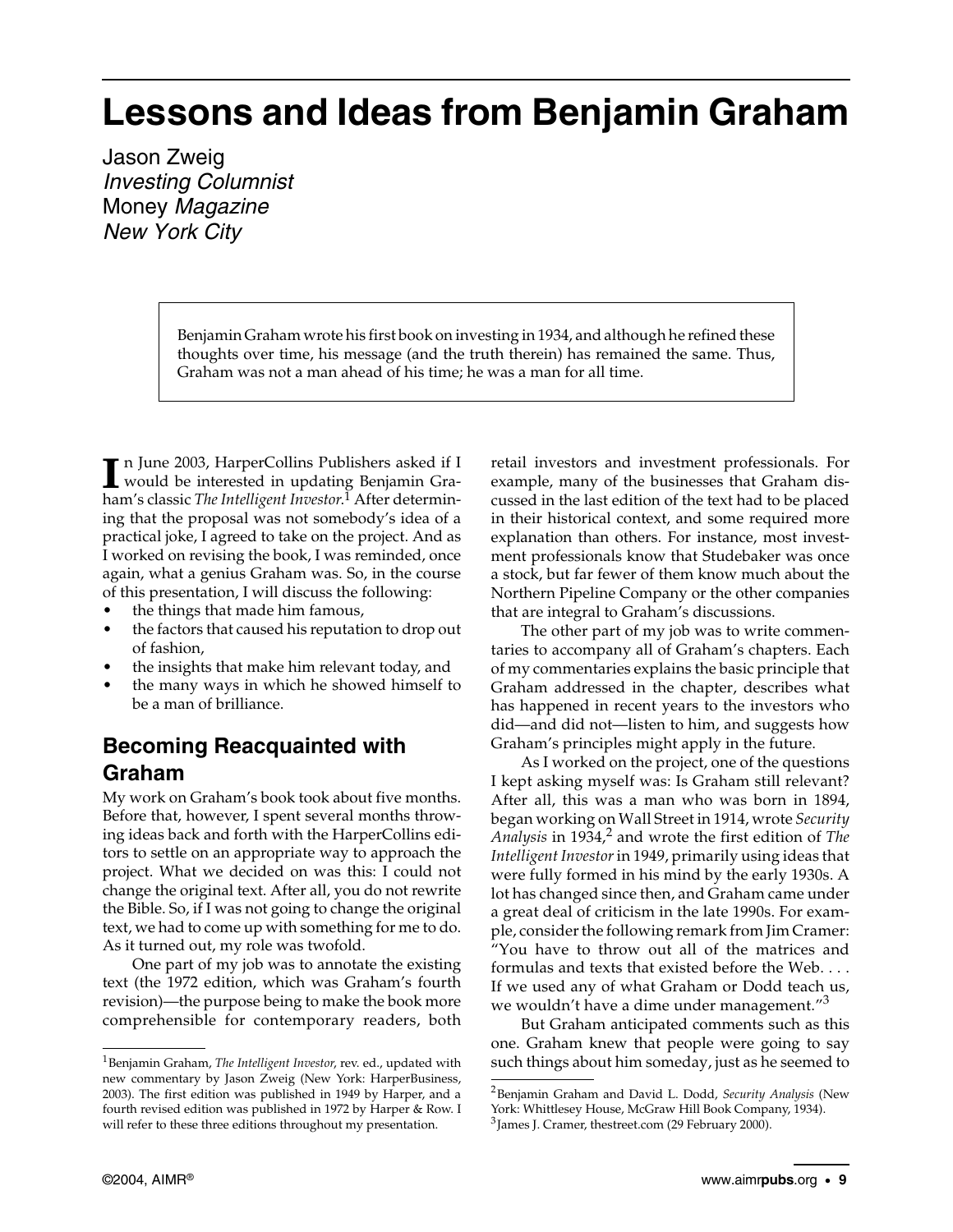know so many things before they happened. In fact, the 5 May 1974 edition of the *New York Times* quoted him as saying: "[My books] have probably been read and disregarded by more people than any book on finance that I know of." Much as Mark Twain said about the weather, Graham understood that people would read the ideas in his books but that nobody would do anything about them. So, I struggled with this issue: How relevant is Graham's book today?

I had read the book twice myself. It was the first book I read when I became a financial journalist in 1987, and I had read it again in the early 1990s. But when I started this project, I had not read the book from cover to cover in a decade, although I had always kept it on my shelf and frequently referred to individual chapters or specific passages. When I read it again at the beginning of this project, I could not believe how good it was—and how relevant.

#### **Why Graham Fell Out of Fashion and Why He Is Famous**

Graham is often regarded as a kind of judgmental or formulaic market timer, not in the sense that Elliot Spitzer has made famous but in the sense that one should get out of stocks when they are overvalued and stay in cash or bonds until stocks get cheap again. A lot of the early chapters in Graham's book are given over to his ruminations on when investors should be in the market and when they should be out. Such emphasis on market timing is largely out of fashion today. His basic formula is that when investors think stocks are cheap, they should have up to 75 percent of their assets in stock. When stocks are expensive, they should reduce their holdings to as low as 25 percent and keep the rest in bonds or cash. It is an interesting formula—and not all that different from the kind of tactical asset allocation that many pension funds currently use.

Graham is probably most famous for the various valuation metrics that he spelled out in *Security Analysis* and *The Intelligent Investor*. Graham would roll over in his grave if he heard me use the word "metrics" in the sense that was made popular in the late 1990s, but it is good shorthand and, as rules of thumb, the formulas are familiar to many of us. For example, on the one hand, Graham said that investors should stay away from growth stocks when their normalized P/Es go above 25. On the other hand, when the product of a stock's normalized  $P/E$  and its price-to-book ratio (price/book) is less than 22.5— Normalized  $P/E \times$  (price/book) < 22.5—it is at least a good value. So, if the normalized P/E is below 15 and the price/book is below 1.5, the stock should be attractive. Another valuation metric that he made famous is that when the price of a stock is less than 1.3 times the tangible book value, it should be a good value for the investor.

Graham is also well known for his idea of "net nets," which means, in essence, that if investors can buy stocks for less than the value of net working capital, they will always do well. And historical evidence has shown this axiom to be true. Unfortunately, history also shows that the market provides such opportunities, on average, perhaps once every 27 years. One such opportunity occurred in the early 1970s and another occurred in the wake of the 1999 stock market bubble, but it appears to be gone already. Such windows open quickly and close just as fast.

Graham wrote a series of articles in *Forbes* in 1932 in which he talked extensively about the significance of buying stocks for less than net working capital and why no one was doing so but him. It is in these articles that he coined the phrase "those with the enterprise haven't the money, and those with the money haven't the enterprise,"<sup>4</sup> which is almost, by definition, why valuation can go so low: The people who could buy are too scared to make a move, and the ones who know they should buy do not have enough capital to do so.

#### **Why Graham Should Be Famous**

I would not presume to tell an audience of CFA charterholders what Graham's valuation formulas would be today. For one thing, they would not be the formulas for which he is well known because, as I will show, one of the things that Graham *should* be famous for is that he was a great American tinkerer. In the same tradition as Edison and the Wright Brothers, Graham was constantly experimenting and retesting his assumptions and seeking out what works—not what worked yesterday but what works today. In each revised edition of *The Intelligent Investor*, Graham discarded the formulas he presented in the previous edition and replaced them with new ones, declaring, in a sense, that "those do not work any more, or they do not work as well as they used to; these are the formulas that seem to work better now."

One of the common criticisms made of Graham is that all the formulas in the 1972 edition are antiquated. The only proper response to this criticism is to say: "Of course they are! They are the ones he used to replace the formulas in the 1965 edition, which replaced the formulas in the 1954 edition, which, in turn, replaced the ones from the 1949 edition, which were used to augment the original formulas that he

<sup>4</sup>*Forbes* (1 June 1932):11.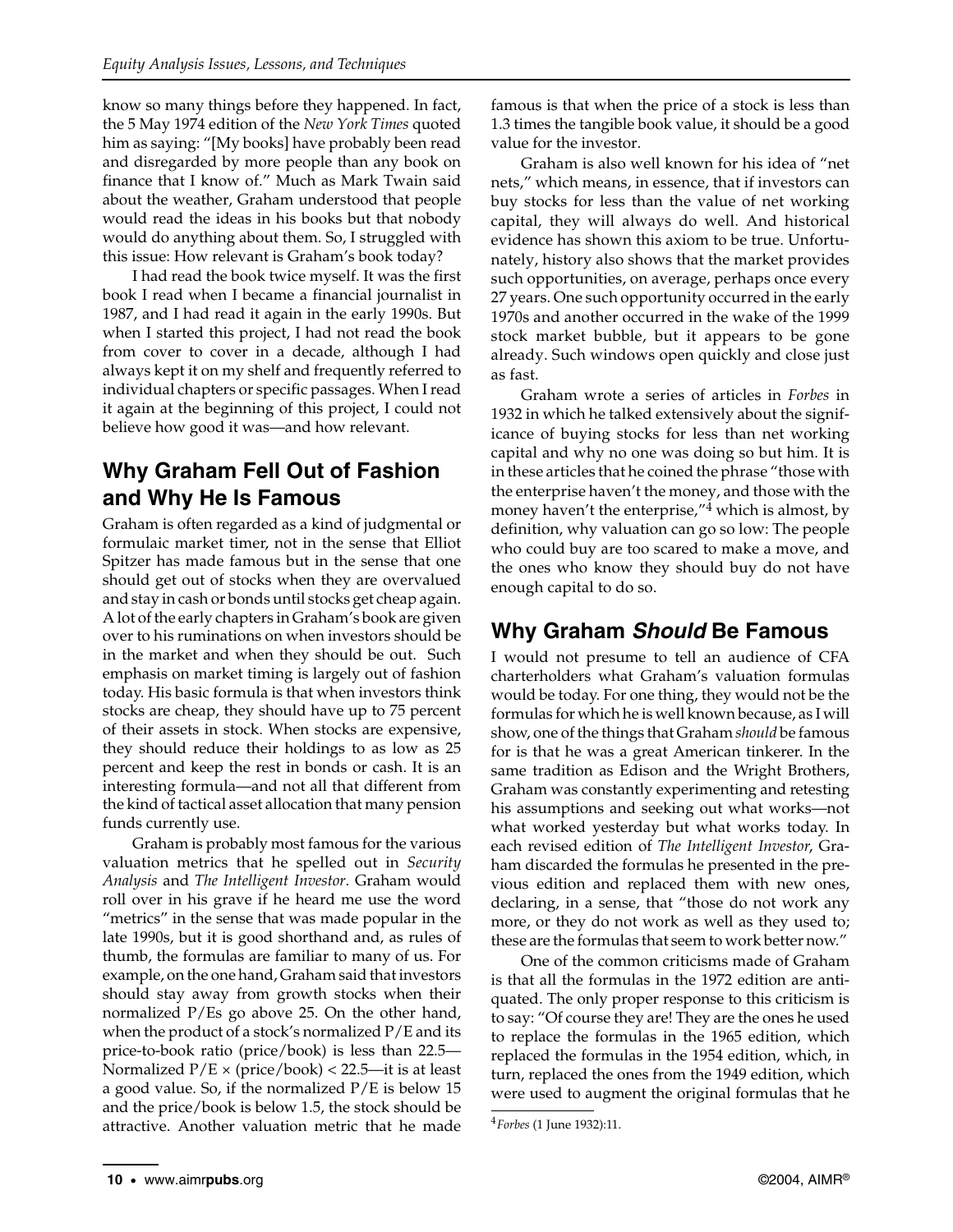presented in *Security Analysis* in 1934." Graham constantly retested his assumptions and tinkered with his formulas, so anyone who tries to follow them in any sort of slavish manner is not doing what Graham himself would do if he were alive today.

So, what *should* Graham be famous for? Well, perhaps he should be famous for being one of the most brilliant men who ever lived. And he shone not with just one kind of brilliance but with at least five kinds:

- intellectual brilliance,
- financial brilliance,
- prophetic brilliance,
- psychological brilliance, and
- explanatory brilliance.

**Intellectual Brilliance.** Let me begin by saying that Graham had an intellectual firepower that the stock market has probably seen only one time since in the person of Warren Buffett. At the age of 20, Graham graduated from Columbia University second in his class. He had actually been admitted when he was 15, but because of an administrative error, he did not enter the university until he was 16. Otherwise, he would have graduated when he was 19.

Before the end of his senior year, he was offered faculty positions in three different departments. How many of us, I wonder, can imagine ourselves being asked to join the faculty of any college, much less an elite one, before we graduated? And consider the faculty positions that he was offered—one in the department of English, one in the department of philosophy with a specialty in Greek and Latin, and one in mathematics. If that does not define a renaissance man—or boy—I do not know what does.

Besides his sheer intellectual capacity, Graham displayed extraordinary skill in hypothesis testing. He observed the financial world through the eyes of a scientist and a classicist, someone who was trained in rhetoric and logic. Because of his training and intellect, Graham was profoundly skeptical of backtested proofs and methodologies that promote the belief that a certain investing approach is superior while another is inferior. His writing is full of warnings about time-period dependency. By shifting the starting or ending date for data samples, he demonstrated that the results change dramatically. That is a lesson we should all keep in mind, both as consumers of investment analysis and as producers of investing arguments in presentations to clients. Graham argued for slicing data as many different ways as possible, across as many different periods as possible, to provide a picture that is likely to be more durable over time and out of sample.

Graham also wrote about survivorship bias before anyone ever used the term. In his discussion of long-term stock returns, he apologized for the fact that he was using data from the late 19th century, saying essentially that he did not think the data sample was very good. That suggests that all of us need to be concerned about using any long-term data that go back generations. Unless we know what has fallen away from the dataset, we do not know how good the data actually are.

In contrast, in a particularly interesting passage (in Chapter 7), Graham apologized to the reader for having only 22 years of data to support a particular hypothesis (see the 2003 edition, p. 157). How many data providers today are going to offer such an apology? Yet, it is an apology (and a warning) that today's investors should be hearing: We should always be suspicious of short-term data when formulating a hypothesis.

Finally, and this trait arises from his propensity for tinkering that I mentioned earlier, Graham displayed an exemplary intellectual honesty. Again and again, he pointed out where he was wrong in the past and how he had revised his thinking to improve the accuracy of his ideas.

**Financial Brilliance.** It is one thing to have an impressive intellect, but does that intellect necessarily translate into financial success? For all of his brilliant ideas, one might ask: Was Graham actually any good as an investor? The best way to answer that question is to consider the data.

He started investing independently in 1925, but performance numbers from that period are unreliable, so a discussion of his early investment career is not very fruitful. But in 1936, he started the Graham– Newman Corp., which was an open-end mutual fund, and his work with that fund is the financial work for which he is best known. He ran the fund for about 21 years, and during that period, the fund compounded at least 14.7 percent annually while the S&P 500 Index earned an annualized 12.2 percent. Most people will tell you that Graham–Newman did about 17 percent a year on a compound basis. That is the number that Buffett has often used, but when I went back and recalculated the numbers by hand, it was not clear to me whether the 17 percent was before fees or after fees. But even using the more conservative figure of 14.7 percent, Graham consistently beat the market by 250 bps a year for more than two decades. The answer to the question, then, is yes, Graham was an extraordinarily good investor.

**Prophetic Brilliance.** Graham was also a prophetic genius. He had an ability to see into the future—and not just the financial future—that was nothing short of phenomenal. Consider the following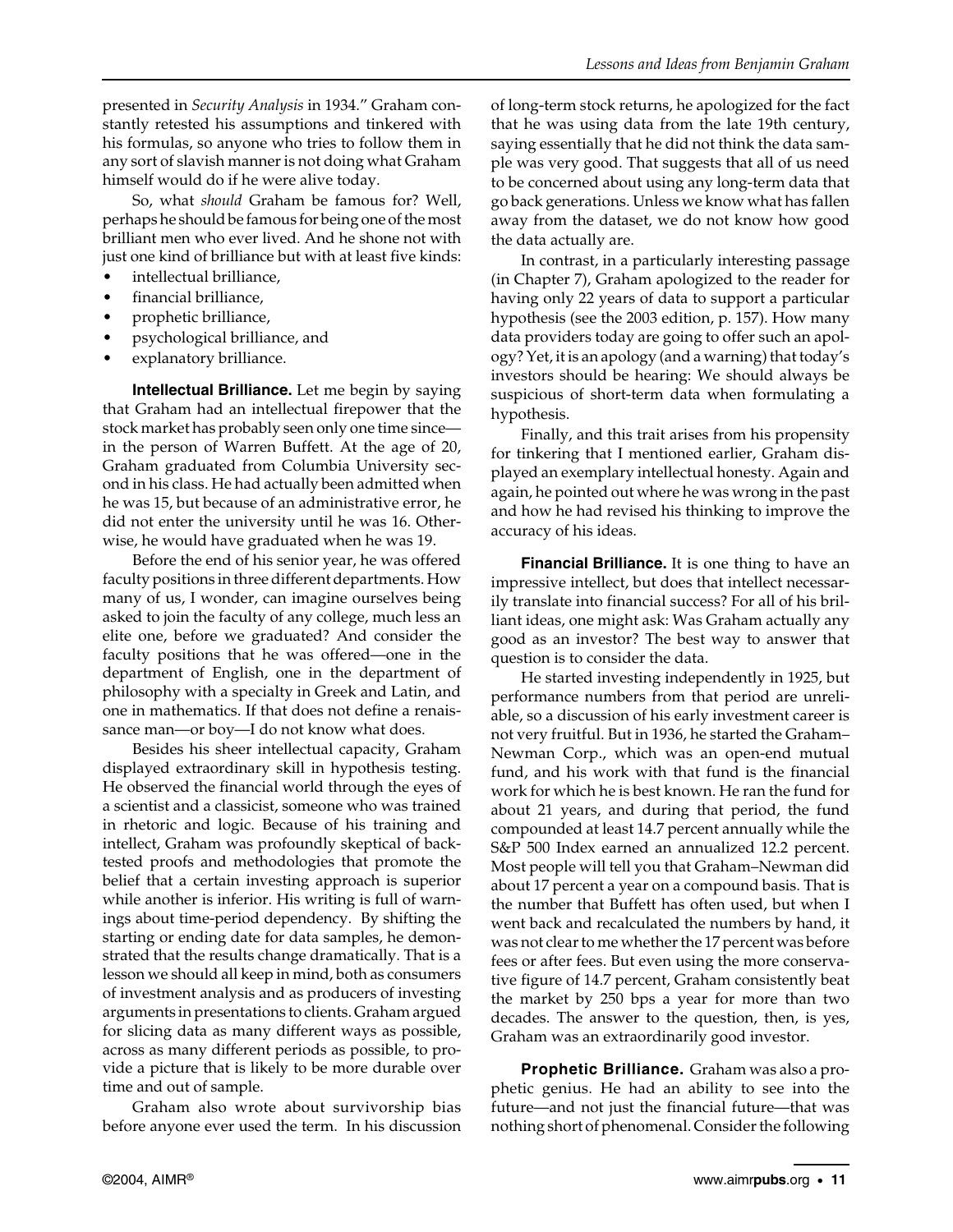passage from *Security Analysis*, published in 1934. Perhaps it will bring to mind a more recent period in financial history:

The notion that the desirability of a common stock was entirely independent of its price seems incredibly absurd. Yet the new era theory led directly to this thesis. If a stock was selling at 35 times its *maximum* recorded earnings instead of 10 times its *average* earnings, which was the preboom standard, the conclusion to be drawn was not that the stock was now too high, but merely that the standard of value had been raised. Instead of judging the market price by established standards of value, the new era based its standards of value upon the market price. Hence, all upper limits disappeared not only upon the price at which a stock *could* sell, but even upon the price at which it would *deserve* to sell. This fantastic reasoning actually led to the purchase for investment at \$100 per share of common stocks earning \$2.50 per share. The identical reasoning would support the purchase of these same shares at \$200, at \$1,000, or at any conceivable price.

An alluring corollary of this principle was that making money in the stock market was now the easiest thing in the world. It was only necessary to buy "good" stocks, regardless of price, and then to let nature take her upward course. The results of such a doctrine could not fail to be tragic. Countless people ask themselves, "Why work for a living when a fortune can be made in Wall Street without working?" The ensuing migration from business into the financial district resembled the famous gold rush to the Klondike, with the not unimportant difference that there really was gold in the Klondike. (p. 310)

This passage is one of the best descriptions of 1999 ever written, and Graham wrote it in 1934. Of course, in 1999, no one wanted to hear such thoughts, and it is unlikely that anyone would have listened if the passage had been read to them. But prophets are often ignored, especially by those who most need to listen.

Now, consider what Graham wrote in the 1972 revision of *The Intelligent Investor*, his last revision:

Can such heedlessness go unpunished? We think the investor must be prepared for difficult times ahead—perhaps in the form of a fairly quick replay of the 1969–1970 decline, or perhaps in the form of another bull market fling, to be followed by another catastrophic collapse. (p. 39)

What he foresaw was the crash of 1973–74, and certainly it turned out to be a catastrophic collapse.

What made Graham such a prophetic thinker? In my opinion, he was able to foresee what the future held because he saw the present so clearly and understood the past so comprehensively. Graham was an amazing historian and a great psychological thinker.

**Psychological Brilliance.** Considering he died only four years after the field that we now recognize as behavioral finance was first conceived, Graham's insights into human behavior are remarkable. He made quite clear that the central difficulty of investing, both for retail and for professional investors, is that we are all our own worst enemy. We buy high; we sell low. We do the worst possible thing at the worst possible time because we are most certain that we are right just when we are most likely to be wrong. And Graham understood that we act this way because of the way we are designed.

Graham also understood an important and subtle point for investment professionals who are assisting individual investors—the importance of focusing not on what people ought to do to get optimal results but, rather, on what they *can* do. The best investing advice is not theoretically ideal but psychologically practical.

Throughout the book, he made similar points that are psychologically insightful. For example, when he was talking about his market-timing formula, he admitted that the formula was not all that good. He admitted how difficult it is for an investor to know with any degree of certainty that stocks are indeed overpriced. But he also knew that an investor would never go broke using the formula, and as he put it: "The chief advantage, perhaps, is that such a formula will give [the investor] something to do" (2003 edition, p. 197). Graham understood that investors *need* something to do. Psychologists refer to it as the "illusion of control." It is why we blow on the dice when we are playing craps. It is why we push the elevator button nine times after we have pushed it the first time; we think we can make the elevator arrive more quickly if we keep pushing that button.

In Chapter 1 of *The Intelligent Investor*, Graham introduced the concept of mad money—the notion that people should invest the bulk of their assets carefully and speculate only with a segregated subset of their assets (their mad money), just as one might do in a casino, leaving most of the money in the hotel safe while taking two \$50 bills or two \$100 bills down to the casino floor. When the mad money is gone, the gambler stops betting and the investor stops speculating. I am not aware of any investment writer who presented that idea before Graham.

Graham also introduced the idea of the margin of safety in Chapter 20—the belief that an investor should not focus exclusively on how much money can be made but on how much money can be lost, because even the best investors are wrong 45 percent of the time.

Finally, in a truly modern insight, Graham said: "The speculative public is incorrigible. In financial terms it cannot count beyond 3. It will buy anything,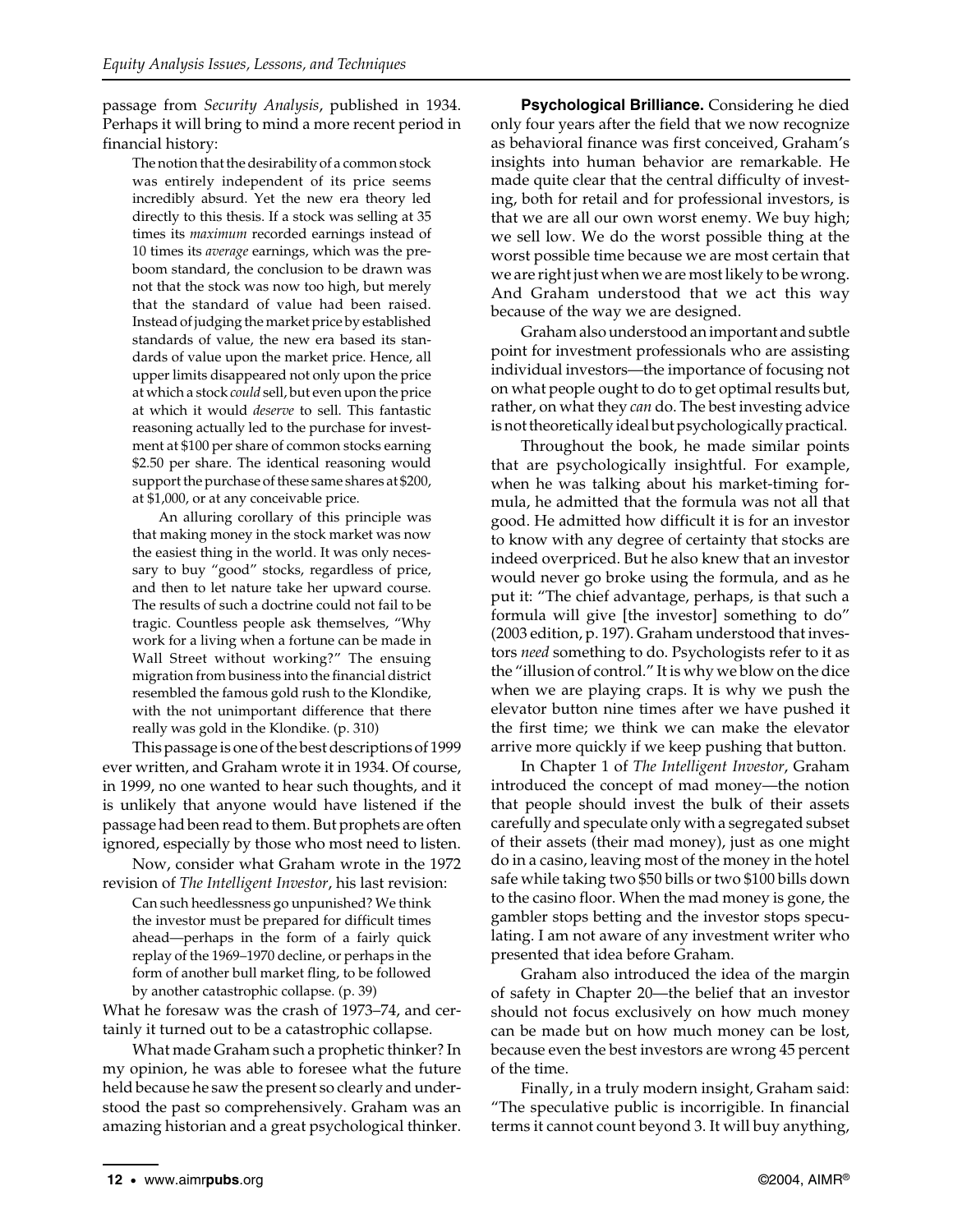at any price, if there seems to be some 'action' in progress" (2003 edition, pp. 436–437). This is a wonderful line, and as I was working on the book, I was curious as to why he picked three. Then, it occurred to me that in the research I had done for an article I wrote last year about the neuroscience of investing, neuroscientists have found that three really is a magic number.

■ *Huettel's study*. In the late 1990s, a neuropsychologist at Duke University, Scott Huettel, was puzzled by an old finding in psychology that people seem incapable of accepting that anything is random. For example, if people are approached in the right way, they can be quickly persuaded to bet on whether a coin flip will be heads or tails. Furthermore, it will not take long to get a betting pool started because people think that if they watch the coin long enough, they can get the hang of its behavior. Come to think of it, this may explain why there are so many active managers in the investment management industry.

To further understand this human propensity, Huettel designed an experiment to test whether brains respond differently to random sequences. He asked his subjects to look at a computer monitor. If a circle appeared on the screen, the subject was told to click a mouse with the right index finger; if a square appeared, the subject was told to click a mouse with the left index finger. Huettel advised his subjects to click the mouse as soon as they perceived the image as either a circle or a square. The hypothesis he was testing was that if people anticipate that a random sequence actually has a predictable pattern embedded in it, a slight but measurable difference in the speed of their response will occur.

What he found was that when his subjects saw a circle appear twice in a row, they would anticipate that a circle would appear next and the quickness of the right click would increase. If two squares appeared in a row, then they would anticipate another square and the quickness of the left click would increase. Even though the subjects had been told that the sequence was random, their brains perceived a pattern and acted on it. This is not a new finding in psychology, but it is new proof from the field of neuroscience that the human brain cannot accept that so many of the stimuli in the world are genuinely random. In other words, after a stimulus repeats twice, people compulsively expect a third repetition—the precise phenomenon Graham had pinpointed so long ago.

■ *The 80–20 probability experiment*. For almost 40 years, psychologists have replicated a similar experiment. It is called the "probability matching experiment." The subjects are presented with a randomly generated red or green square but with a known probability. The probability of getting a green square is 80 percent, and the probability of getting a red square is 20 percent. The subjects are told explicitly that the order is random and thus cannot be predicted. But they are also told that if they want to try predicting the pattern, they are welcome to try.

Given these parameters, what is the optimal strategy? The optimal strategy is to choose green 100 percent of the time because it leads to a guaranteed 80 percent success rate. If subjects choose red only 20 percent of the time (and thus green 80 percent of the time), their accuracy drops to 68 percent.

The longer the subjects participated in this study, the more convinced they became that a pattern existed, even though they had been told that the probability was fixed and that no pattern existed. Rats and pigeons can easily be trained to guess green 100 percent of the time and thus score 80 percent consistently. But humans will persist in guessing both green and red for hundreds, if not thousands, of trials. Humans seem to have an inborn need to see patterns—and act on them—even when they have been assured that such patterns do not exist.

Graham warned constantly against the human compulsion to see patterns in fundamentally random data. In a quote that any chief investment strategist can relate to, Graham said in Chapter 10 of *The Intelligent Investor*: "Nearly everyone interested in common stocks wants to be told by someone else what he thinks the market is going to do. The demand being there, it must be supplied" (2003 edition, p. 260). And that is why we have people on CNBC telling everybody who will listen how the stock market will behave tomorrow.

**Explanatory Brilliance.** *The Intelligent Investor* has a contrapuntal structure, very fugue-like, in which Graham compared and contrasted various concepts and made many insightful distinctions. His classic distinction is between speculating and investing. In Chapter 1, there is a wonderful passage by Graham that should be engraved on the front door of every management firm: "An investment operation is one which, upon thorough analysis, promises safety of principal and an adequate return. Operations not meeting these requirements are speculative" (2003 edition, p. 18).

For the investment process to be true investing and not speculation, (1) the investor must analyze the investment, and the analysis must be thorough; (2) the investment must provide reasonable assurance that the investor will not lose everything; and (3) it cannot promise that anyone will get rich quickly. If the process fails *any one* of these criteria, it is speculation. Virtually everyone who got carried away in 1999 forgot these criteria.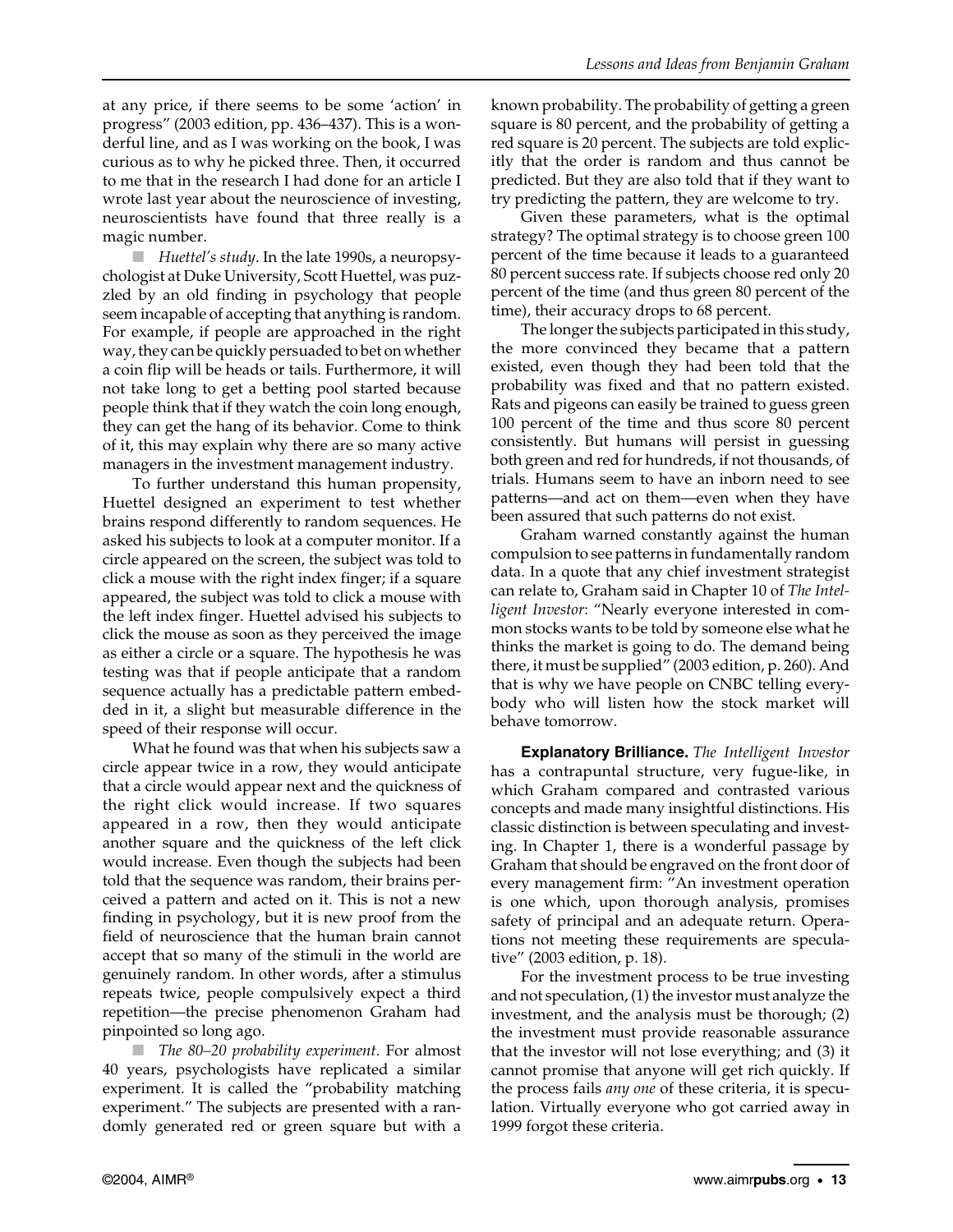Two other important distinctions that Graham emphasized for the reader are between stocks and companies and between price and value. Stocks, he reminded us, have prices; companies have value. The reason people end up coming to grief in the stock market is that they tend to mistake a change in price for a change in value (and much of the buzz in the financial world encourages them to do so). Furthermore, they forget that when they buy a stock, they end up owning a company. If the price of the stock does not reflect the value of the company, then the investment outcome is almost certain to be bad.

Another valuable insight is Graham's classification of investor types. Current wisdom, with which we are all familiar, states that there are three kinds of investors: defensive, moderate, and aggressive. What places people along this spectrum is their propensity to take risk. The entire financial planning community endorses this view, and the assumption is that someone's tolerance for risk is knowable and static. But according to Graham, it is neither. It is not knowable because people who put 100 percent of their money in the Jacob Internet Fund in January 2000 are the same people who now have all their money in a government bond fund. They thought they had a high tolerance for risk, and they were wrong. What they had was a high tolerance for making money.

At the time they invested in the Jacob Internet Fund, what did risk mean? Risk meant that their buddy Fred might make more money than they would, and they did not want to take that risk. So, they bought the Jacob Internet Fund before Fred did. That way, they lowered their risk of underperforming Fred. But when market conditions changed, so did the definition of risk. Now, risk has come to mean that they might lose their shirts. And Fred, surprisingly, is no longer in the picture because once investors start losing money, relativity goes out the window. Thus, risk tolerance changes over time.

Therefore, because tolerance for risk is neither static nor knowable, Graham said there are two kinds of investors. And the difference between them has nothing to do with risk tolerance. In fact, he specifically rejected that notion. So, what causes the difference between the two types of investors? It is their level of interest. People who are obsessed with investing and really enjoy the work of researching and monitoring investments are what Graham called "enterprising investors." People who would rather do something else with their time are "defensive investors." That is the difference—end of story. People who hire money managers as an act of delegation and who do not call those managers every Wednesday afternoon to pester them about why they have been underperforming the S&P 500 for the past 36 hours are genuinely defensive. The people who torture their managers with constant questions are enterprising. And I can almost guarantee that investment managers would much rather have defensive investors for clients than enterprising investors.

Graham also drew a distinction between what he called "projection" and "protection," which he believed are the two ways of thinking about the future in the financial market. Basically, the investor who uses the projection approach is a growth stock investor. Projection investors want to find the next Microsoft Corporation. If they can find "the next Microsoft," they do not care how many 3Coms or Quarterdeck Softwares or Ashford.coms they end up with. As long as they get one Microsoft, they will achieve their goals.

In contrast, protection investors want to make certain that they do not get wiped out. They are not concerned about being right only once. They want to minimize the number of times and the consequences of being wrong.

Paradoxically, it seems to me that diversification is probably more important for projection investors than they might realize: The odds of missing the next Microsoft are high, and a growth portfolio with only a few stocks has a high likelihood of being wiped out.

Finally, Graham discussed the differences between institutional and individual investors. He believed strongly that individual retail investors can outperform professionals, not because they are smarter but because professional investors have a handicap that can reduce their effectiveness namely, benchmarking. No one cares about an individual investor's information ratio, but investors do care about their investment manager's information ratio, and they will fire that manager if the ratio is not high enough.

Graham set out this philosophy in a simple passage:

The true investor scarcely ever *is forced to sell* his shares, and at all other times he is free to disregard the current price quotation. He need pay attention to it and act upon it only to the extent that it suits his book and no more. Thus the investor who permits himself to be stampeded or unduly worried by unjustified market declines in his holdings is perversely transforming his basic advantage into a basic disadvantage. That man would be better off if his stocks had no market quotation at all, for he would then be spared the mental anguish caused by *other persons'* mistakes of judgment. (2003 edition, p. 203)

Graham's main point here is the importance of independent thinking. In the first edition of the book, he talked extensively about what he meant. Unfortunately, such explanations were edited out of the later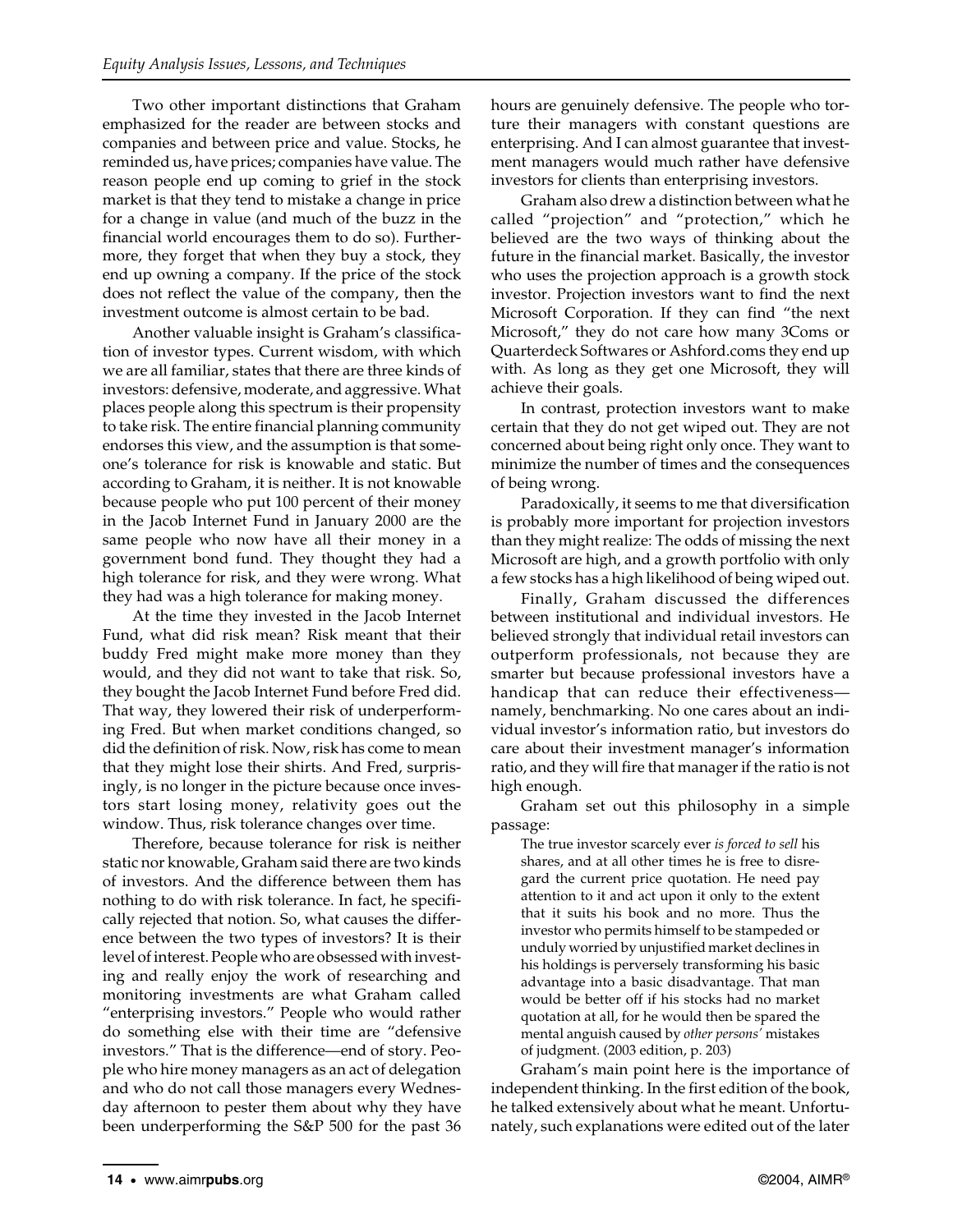editions, although I restored some of his original discussion in the introduction to the latest edition (see the 2003 edition, p. 13).

#### **What Is an Intelligent Investor?**

Why did Graham entitle his book "*The Intelligent Investor*"? It has nothing to do with what most people associate with intelligence: It is not IQ, and it is not SAT or GMAT scores. Investors do not need any letters after their names—not MBA or PhD, nor even any credentials, such as the CFA charter, even though Graham himself first raised the idea of a certification program that eventually became the CFA Program.

"The word 'intelligent' in our title," he wrote in the first edition in 1949:

will be used throughout the book in its common and dictionary sense as meaning "endowed with the capacity for knowledge and understanding." It will not be taken to mean "smart" or "shrewd," or gifted with unusual foresight or insight. Actually the intelligence here presupposed is a trait more of the character than the brain. (p. 4)

That last sentence is the key. Graham was talking about personality, not IQ. The components that are needed in the character of an intelligent investor are patience, independent thinking, discipline, eagerness to learn, self-control, and self-knowledge.

Graham wrote a wonderful passage on independent thinking that, like all Graham junkies, I have more or less memorized. Graham said that "you are neither right nor wrong because the crowd disagrees with you. You are right because your data and your reasoning are right" (2003 edition, p. 524).

Warren Buffett quotes these words nearly every year at his annual meeting because he wants his investors to understand not only Graham's point but also the philosophy he has learned from Graham: Investment managers must be *independent*. They must tell their clients that worrying about the information ratio and tracking error is not part of their process. If they do not establish the independence of their thinking, managers (and independent investors) will end up turning a basic advantage into a basic disadvantage. They will become trapped in the measurement and benchmarking game, which pretends that managers can outperform the market while maintaining portfolios and strategies that look exactly like the market. Such thinking, Graham would have said, fails the basic test of logic. And I think we have seen in the marketplace that such thinking does not work very well.

Intelligent investors are disciplined. They establish a consistent approach, and they stick with it. They are also eager to learn, not only about the market but also about themselves. By getting to know themselves, they understand what their own strengths and weaknesses are and learn to harness the emotional aspects of investing, not just stifle them or suffer from them. Such self-knowledge and selfcontrol also apply to the relationship between investment managers and their clients. Managers need to understand who their investors are. In Graham's terms, are they projective or protective? Are they defensive or enterprising?

### **Graham's Thoughts on the Intelligent Owner**

If I were asked to name the one significant contribution I made to the new edition, I would say that it was to put more of Graham's words back into the book. These words are what I call the "lost Ben Graham." For example, in the 1972 edition, Chapter 19 was eight pages of perfunctory remarks about dividend policy. When I went back to the 1949 edition (on the suggestion of a certain resident of Omaha), I discovered that one-third of the original book was given over to a discussion of what Graham called "the investor as stockholder." In these passages, Graham explained the responsibilities that come with owning companies.

Where did those passages go? Why did Graham take them out? I think he removed them because he was disgusted that nobody had listened to him. But they illustrate an essential aspect of Graham's thinking.

Graham was the original activist shareholder, long before people like Michael Price or Boone Pickens ever came along. Graham was shaking up companies throughout the 1920s and 1930s. He did it again and again. In the Northern Pipeline case, he even took on the Rockefeller family and prevailed. Graham had no use for the standard truism that investors should vote with their feet.

"Nothing in finance," he wrote in 1949: is more fatuous and harmful, in our opinion, than the firmly established attitude of common stock investors and their Wall Street advisers regarding questions of corporate management. That attitude is summed up in the phrase: "If you don't like the management, sell the stock." (pp. 19–20)

In the 1934 edition of *Security Analysis*, Graham reinforced this idea with the following classic formulation: "Certainly there is just as much reason to exercise care and judgment in *being* as in *becoming* a stockholder" (p. 508).

Unfortunately, most investors and investment managers put their effort into developing the perfect buy list. Then, once the stock is purchased, it goes into a manila folder or a PDF (portable document folder) on the desktop. But investors should devote at least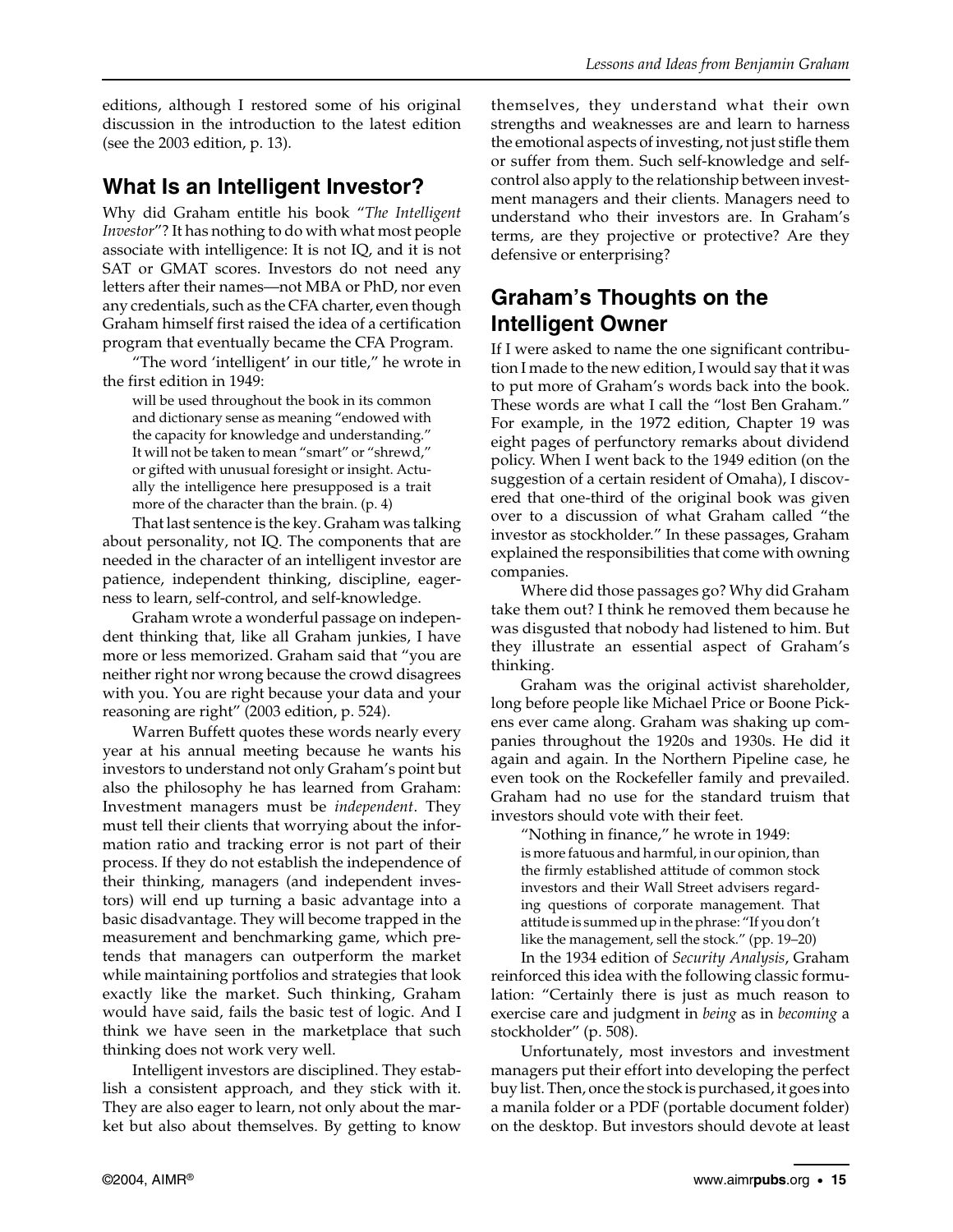as much attention to a company once they own it as they did when they were considering buying it in the first place.

According to Graham, generating the proper amount of attention requires that the investor ask only two basic questions: "(1) Is the management reasonably efficient, and (2) are the interests of the average outside shareholder receiving proper recognition?" (see the 2003 edition, p. 499). Simple, and yet stockholders have not been asking these questions nearly enough in recent years.

Graham also wanted investors to consider the problems that cash can raise for companies and their shareholders. As Graham pointed out, companies that are superbly efficient, such as Microsoft, almost inevitably run into a paradoxical financial problem. They are so good at running their businesses, and at generating cash, that they end up generating too much cash. That is great for them because it gives management an immense margin for error, or as Graham would have put it, a margin of safety. But is it in the best interest of the outside stockholders to have managers sitting on \$40 billion of cash? Clearly, it is not. And Microsoft has finally recognized the problem and has started paying a dividend.

Related to the problem of too much cash is the question that Graham raised about whether a company should pay dividends. Consider the boom of the 1990s and how every single 10-K that came out of Silicon Valley had the same proviso in it—that the profits of the company, rather than being paid out to the shareholders in the form of dividends, would be retained for the foreseeable future and would be reinvested for the future growth of the business.

Graham would have seen the logical flaw in the situation: If every technology company is retaining every penny of cash flow and refusing to pay out any dividends, how can they all be acting in the interest of the aggregate shareholders? Not all high-tech companies can be winners. Some of them have to be losers, and the losers clearly should not be retaining their cash for reinvestment. In fact, Graham would probably have argued that none of them should be keeping all the cash for their own purposes.

Graham spelled out several formulas for dealing with mismanagement. He proposed that independent directors should produce a separate annual report explaining why management had been compensated in the way it had been, in what ways the company had been managed in the best interest of the outside shareholders, and why the management of the company was indeed efficient. He also said that shareholders should band together and form communities to agitate and speak up to management. Later in his life, he lost hope that shareholders would do such things, at least on a regular enough basis to cause any systemic change in company management.<sup>5</sup>

#### **Conclusion**

Did Benjamin Graham's ideas ever lose their relevance? I would say no, and I have Warren Buffett's words to back me up: "I read the first edition of this book early in 1950, when I was 19. I thought then that it was by far the best book about investing ever written. I still think it is" (preface by Warren Buffett, 2003 edition, p. ix).

My own involvement in the book notwithstanding, I believe Buffett's words still apply. Graham is a financial advisor for the ages, and the wisdom in this book will endure as long as financial markets do.

<sup>5</sup>For a restoration of most of Graham's original arguments, see my commentary to Chapter 19 in the 2003 edition, pp. 497–511.